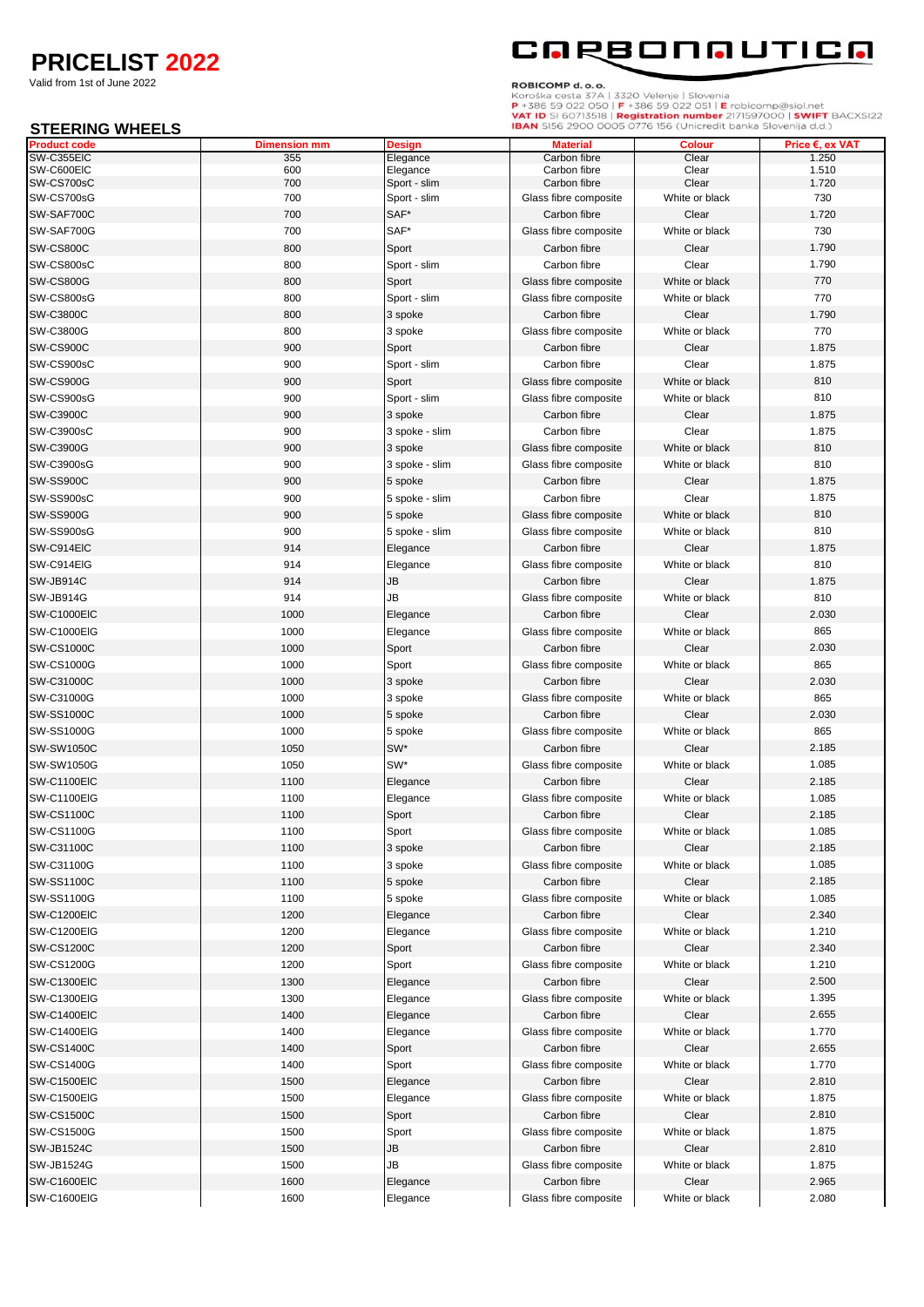| <b>SW-CS1600C</b> | 1600 | Sport        | Carbon fibre          | Clear          | 2.965 |
|-------------------|------|--------------|-----------------------|----------------|-------|
| <b>SW-CS1600G</b> | 1600 | Sport        | Glass fibre composite | White or black | 2.080 |
| <b>SW-CS1700C</b> | 1700 | Sport        | Carbon fibre          | Clear          | 3.120 |
| <b>SW-CS1700G</b> | 1700 | Sport        | Glass fibre composite | White or black | 2.290 |
| <b>ELEGANCE</b>   |      | <b>SPORT</b> | 3 SPOKE               | 5 SPOKE        |       |

#### **CUSTOM COLOURS**

| <b>Product code</b> | <b>Design</b>                                                                  | Price €. ex VAT |
|---------------------|--------------------------------------------------------------------------------|-----------------|
| SF-RAL number       | Custom colour paint                                                            | 45 (per wheel)  |
| SF-Teak             | Teak colored rim paint (price for 700-900mm wheels, Each size up is 15E extra) | 470             |
| Repair kit          | Repair kit                                                                     | 20              |

#### **BRAKES**

| <b>Product code</b> | <b>Design</b>                       |                            |               | Price €, ex VAT |  |  |  |
|---------------------|-------------------------------------|----------------------------|---------------|-----------------|--|--|--|
| <b>BS-STD</b>       |                                     | Brake spinner alu standard |               |                 |  |  |  |
| <b>BS-CC</b>        | Brake spinner Carbon "Carbonautica" |                            |               | 120             |  |  |  |
| <b>BS-ALU</b>       | Brake spinner alu                   |                            |               | 90              |  |  |  |
|                     | corponaution<br><b>BS-CC</b>        | <b>BS-STD</b>              | <b>BS-ALU</b> |                 |  |  |  |

#### **HUBS**

| <b>Product code</b> | <b>Design</b>                          | Price €, ex VAT |
|---------------------|----------------------------------------|-----------------|
| H-cust              | custom hub                             | 100             |
| H-std-inox          | standard inox hub                      | 200             |
| custom extra        | complicated custom hub                 | inquiry         |
| HC-CHC              | Carbon hub cover strandard             | 27              |
|                     | cresonnumos<br><b>CARBON HUB COVER</b> |                 |

| <b>WHEEL COVERS</b> |                     |                 |        |  |
|---------------------|---------------------|-----------------|--------|--|
|                     | <b>Dimension mm</b> | <b>Material</b> | Colour |  |